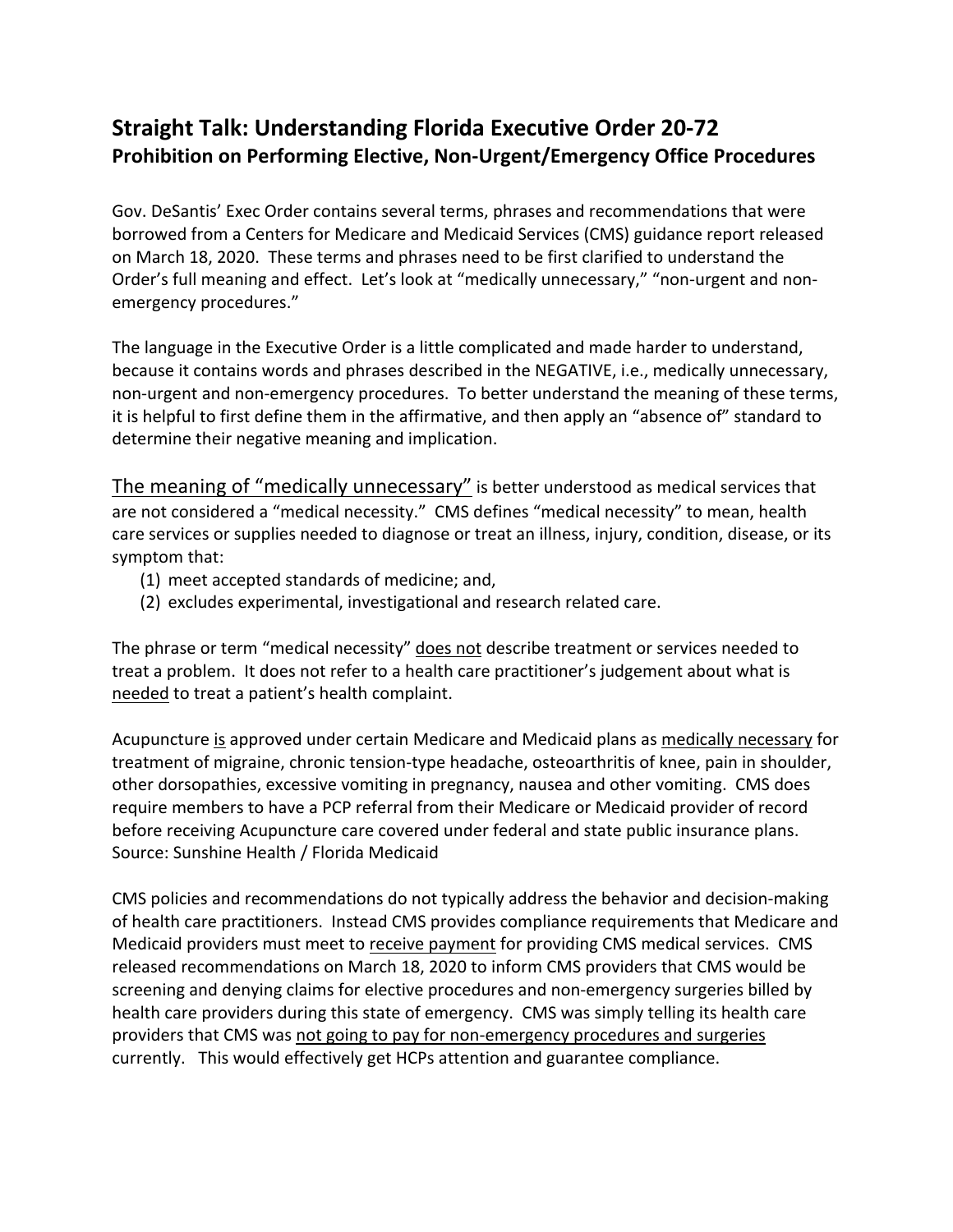Gov. DeSantis' borrowed language from the CMS COVID-19 guidance resource to create Exec Order 20-72. That's how the specific mandates and language were selected and incorporated into Gov. DeSantis' plan and Exec Order about ceasing procedures and ordering offices closed.

Florida Reference: Chapter 440.13 Medical services…

(k) "Medically necessary" or "medical necessity" means any medical service or medical supply which is used to identify or treat an illness or injury, is appropriate to the patient's diagnosis and status of recovery, and is consistent with the location of service, the level of care provided, and applicable practice parameters. *The service should be widely accepted among practicing health care providers, based on scientific criteria, and determined to be reasonably safe. The service must not be of an experimental, investigative, or research nature.*

## Understanding Urgent vs Emergency Conditions requiring Procedures / Surgeries

| Urgent care<br>Treatment needed within 24 to 48 hours | Emergency care<br>Treatment needed right away to prevent<br>serious jeopardy to health |
|-------------------------------------------------------|----------------------------------------------------------------------------------------|
| Minor injuries and cuts                               | Severe, persistent bleeding                                                            |
| Backaches                                             | Major broken bones and head injuries                                                   |
| Sore throats and earaches                             | Severe fever, violent vomiting                                                         |

Urgent: A care need that isn't an emergency but requires prompt medical attention, usually within 24 to 48 hours.

- Minor injuries and cuts
- Sore throats and earaches
- Frequent or severe coughs
- Frequent urination or a burning sensation when urinating

Emergency care: A medical or psychiatric condition that requires immediate medical attention to prevent serious jeopardy to your health. Emergency conditions CANNOT be delayed.

- Chest pain or pressure
- Severe stomach pain that comes on suddenly
- Decrease in or loss of consciousness
- Severe shortness of breath
- Severe headache that comes on suddenly or is accompanied by nausea
- Sudden numbness, tingling, weakness, or loss of movement in your face, arm, or leg, especially on only one side of your body

Sections 1 (B) (C) of Gov. DeSantis' Exec Order 20-72, provide examples of the medically necessary, but non-urgent and non-emergency procedures based on the CMS guidance.